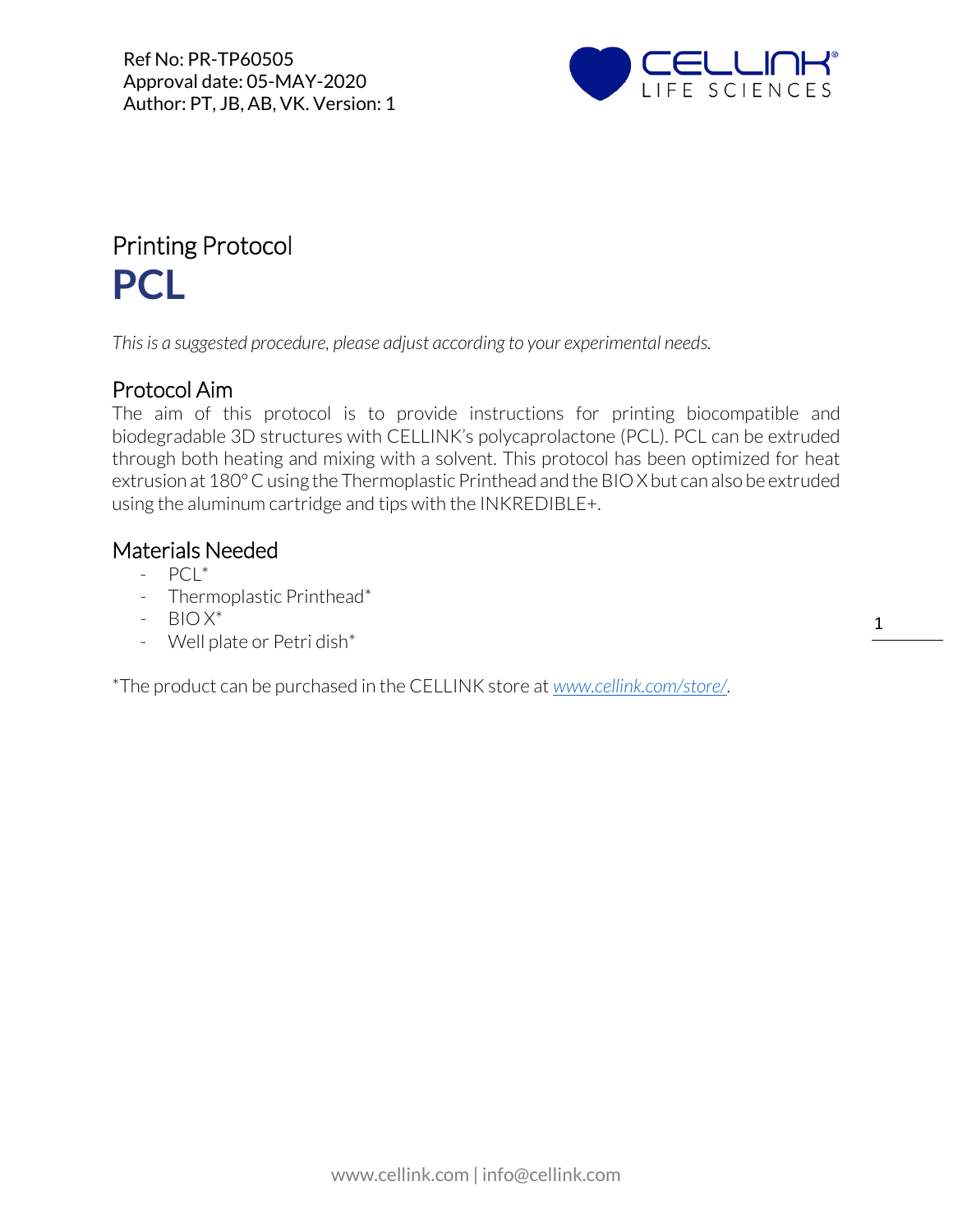

|                | Protocol                         |                                   |                                                                                                                                                                                                                                                                                                                                                                                                                                                                                                                                                                                                                                                                                                                                                                                                                                                                                                                   |  |
|----------------|----------------------------------|-----------------------------------|-------------------------------------------------------------------------------------------------------------------------------------------------------------------------------------------------------------------------------------------------------------------------------------------------------------------------------------------------------------------------------------------------------------------------------------------------------------------------------------------------------------------------------------------------------------------------------------------------------------------------------------------------------------------------------------------------------------------------------------------------------------------------------------------------------------------------------------------------------------------------------------------------------------------|--|
| Step           | <b>Title</b>                     | Material                          | Description                                                                                                                                                                                                                                                                                                                                                                                                                                                                                                                                                                                                                                                                                                                                                                                                                                                                                                       |  |
| $\mathbf{1}$   | Filling<br>cartridge with<br>PCL | PCL<br>Thermoplastic<br>Printhead | Load the cartridge as recommended in the<br>THERMOPLASTIC Printhead Manual.<br>Note: To ensure the most efficient heating of PCL, fill<br>maximum half of the cartridge with PCL.<br>Note: If mixing with a solvent, ensure that the solvent<br>is compatible with the Thermoplastic Printhead (BIO<br>X) or the stainless-steel cartridge, plunger, and the<br>tips (INKREDIBLE +).                                                                                                                                                                                                                                                                                                                                                                                                                                                                                                                              |  |
| $\overline{2}$ | Pre-heating                      | <b>BIOX</b>                       | Attach the Thermoplastic Printhead to the BIOX<br>and start pre-heating at 180°C. Heat for 15 min<br>until the PCL is melted.                                                                                                                                                                                                                                                                                                                                                                                                                                                                                                                                                                                                                                                                                                                                                                                     |  |
| 3              | Printing                         | <b>BIOX</b>                       | Set layer height at 80% of the nozzle diameter.<br>Start with a printing temperature of 180°C and<br>the pressures showed in Figure 1.<br>Note: Due to the need to fuse filaments of successive<br>layers together, it is recommended to use a layer<br>height that is smaller than the nozzle diameter. This<br>is to allow the filaments to fuse and to account for<br>shrinkage of the layers during the cooling process.<br>Note: If PCL is extruding inconsistently, the tip may<br>be dirty. Please wipe the tip with steel wool to<br>remove the excess polymer. If the PCL is turning<br>brown, the temperature is too high. Lower the<br>temperature or replace the PCL in the cartridge. Re-<br>start from step 1, then flush the nozzle with new PCL<br>from the printer overview page or the utilities menu.<br>If necessary, run a calibration script to reoptimize<br>the printing characteristics. |  |
| $\overline{4}$ | Solidification                   |                                   | Let PCL cool down and solidify after printing. Do<br>not touch the PCL construct until it is completely<br>cooled: this can deform the structure.<br>Note: The temperature-controlled print bed on the<br>BIO X can be used to accelerate or slow down this<br>cooling process. Sintering of PCL filaments is<br>possible. If a PCL/solvent mixture is printed, make<br>sure that the resulting construct is placed in a well-                                                                                                                                                                                                                                                                                                                                                                                                                                                                                    |  |